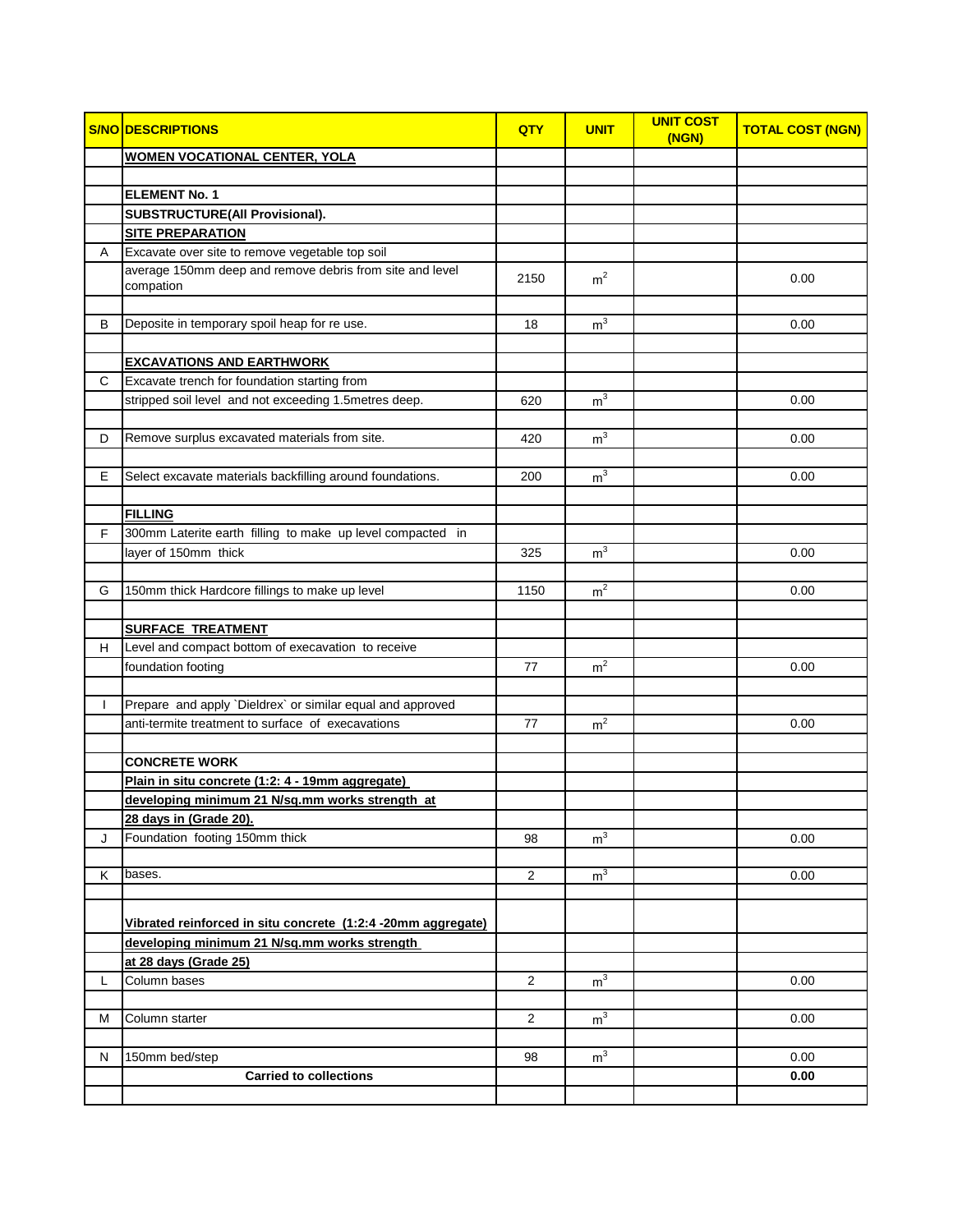|    | S/NO DESCRIPTIONS                                                | QTY  | <b>UNIT</b>    |             | <b>AMOUNT</b> |
|----|------------------------------------------------------------------|------|----------------|-------------|---------------|
|    | Sawn formwork to                                                 |      |                |             |               |
| Α  | Vertical sides of column bases                                   | 12   | m <sup>2</sup> |             | 0.00          |
|    |                                                                  |      |                |             |               |
| B  | Ditto column starter                                             | 16   | m <sup>2</sup> |             | 0.00          |
|    |                                                                  |      |                |             |               |
| C  |                                                                  | 365  | m              |             | 0.00          |
|    | Ditto Edges of ground Slab 150mm wide/Riser                      |      |                |             |               |
|    |                                                                  |      |                |             |               |
|    | High yield deformed bar reinforcement to B.S 4489 in             |      |                |             |               |
|    | In column bases                                                  |      |                |             |               |
| D  | 12mm Diametre bar                                                | 152  | kg             |             | 0.00          |
|    |                                                                  |      |                |             |               |
|    | In column starter                                                |      |                |             |               |
| E  | 16mm Diametre bar                                                | 205  | kg             |             | 0.00          |
|    |                                                                  |      |                |             |               |
| F. | 10mm in links                                                    | 48   | kg             |             | 0.00          |
|    |                                                                  |      |                |             |               |
|    | In Ground Slab                                                   |      |                |             |               |
|    | Mesh fabric to B.S.4483 reference A252 (3.5mm) spaced at         |      |                |             |               |
| G  | 200mm centers both ways with 150mm side and end laps             | 1870 | m <sup>2</sup> |             | 0.00          |
|    | (measured net: no. allowance made for laps) in floor and Damp    |      |                |             |               |
|    |                                                                  |      |                |             |               |
|    | <b>BLOCK WORK</b>                                                |      |                |             |               |
|    | Hollow sandcrete block work filled with weak concrete(1:4:8-20mm |      |                |             |               |
|    | aggregate)                                                       |      |                |             |               |
| н  | 225mm wall.                                                      | 711  | m <sup>2</sup> |             | 0.00          |
|    |                                                                  |      |                |             |               |
|    |                                                                  |      |                |             |               |
|    | <b>External Finishing</b>                                        |      |                |             |               |
|    | Plastered/Rendered/Roughcast coatings                            |      |                |             |               |
|    | 12mm thick cement and sand (1:4) smooth rendering to             |      |                |             |               |
|    | general surfaces complying to Engineers' details                 |      |                |             |               |
| L  | Wall, 350mm wide                                                 | 237  | m <sup>2</sup> |             | 0.00          |
|    |                                                                  |      |                |             |               |
|    | <b>Painting / Clear Finishing</b>                                |      |                |             |               |
|    |                                                                  |      |                |             |               |
|    | Premium Gauge emulsion paint applied in coats to rendered        |      |                |             |               |
|    | walls, complying to Engineers' details(4litres/20sq.m).          |      |                |             |               |
| J  | Apply emulsion paint                                             | 237  | m <sup>2</sup> |             | 0.00          |
|    |                                                                  |      |                |             |               |
|    | <b>Carried to collections</b>                                    |      |                |             | 0.00          |
|    |                                                                  |      |                |             |               |
|    | <b>COLLECTION</b>                                                |      |                |             |               |
|    |                                                                  |      |                |             |               |
|    | Page/1                                                           |      |                |             | 0.00          |
|    |                                                                  |      |                |             |               |
|    | Page/2                                                           |      |                |             | 0.00          |
|    |                                                                  |      |                |             |               |
|    |                                                                  |      |                |             | 0.00          |
|    | <b>Substructure carried to Summary</b>                           |      |                |             |               |
|    |                                                                  |      |                |             |               |
|    |                                                                  |      |                |             |               |
|    | S/NO DESCRIPTIONS                                                | QTY  | <b>UNIT</b>    | <b>RATE</b> | <b>AMOUNT</b> |
|    | <b>ELEMENT No.2</b>                                              |      |                |             |               |
|    | <b>FRAME STRUCTURE</b>                                           |      |                |             |               |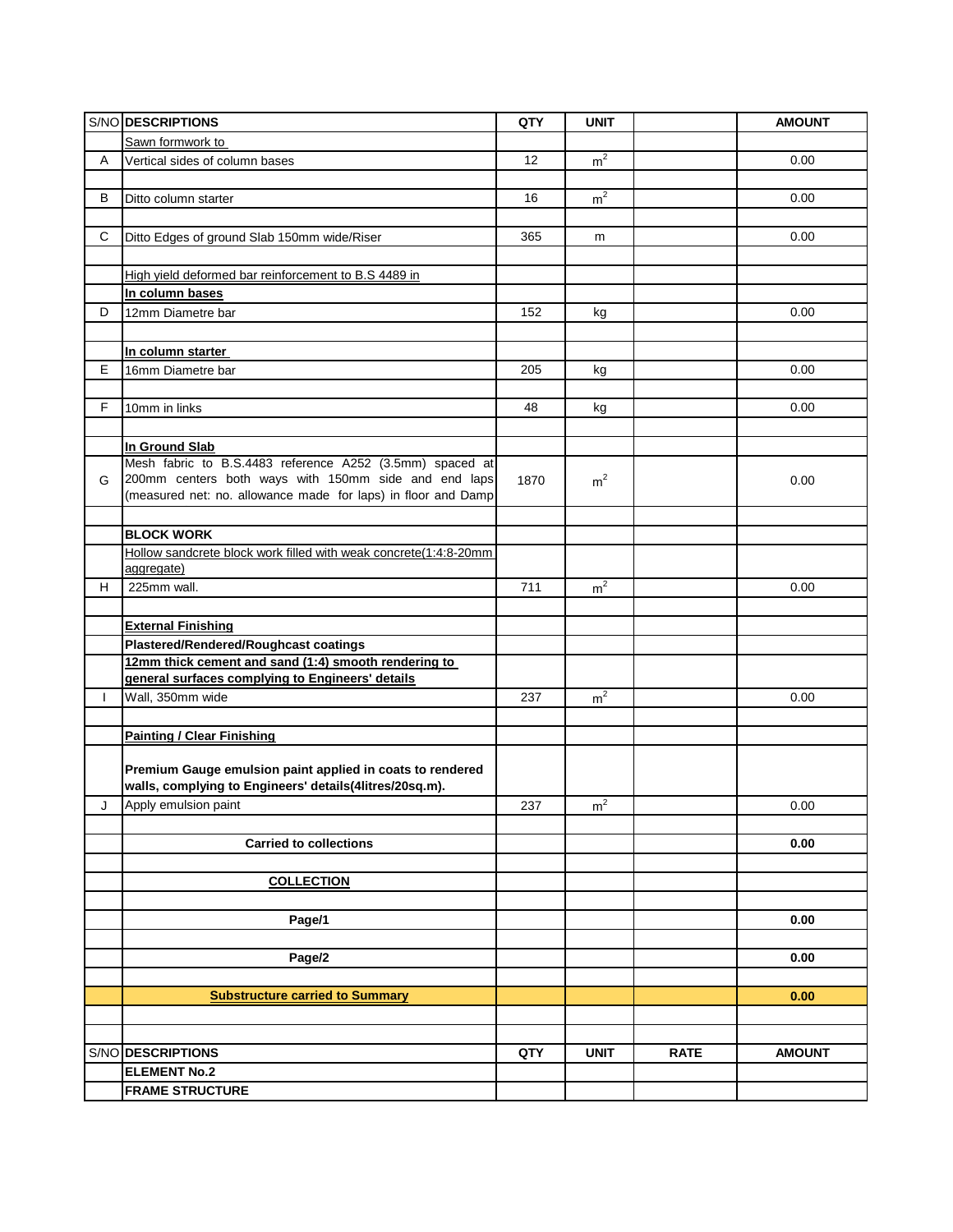|    | Reinforced in situ concrete (1:2:4 -20mm aggregate)            |      |                |             |               |
|----|----------------------------------------------------------------|------|----------------|-------------|---------------|
|    | developing minimum 21 N/sg.mm works strength                   |      |                |             |               |
|    | at 28 days (Grade 25)                                          |      |                |             |               |
|    |                                                                |      |                |             |               |
| Α  | Column                                                         | 28   | m <sup>3</sup> |             | 0.00          |
|    |                                                                |      |                |             |               |
| В  | Beam (Size 225mm x 300mm deep)                                 | 13   | m <sup>3</sup> |             | 0.00          |
|    |                                                                |      |                |             |               |
|    | Sawn formwork to                                               |      |                |             |               |
| C  | Vertical sides of column                                       | 315  | m <sup>2</sup> |             | 0.00          |
|    |                                                                |      |                |             |               |
|    |                                                                |      |                |             |               |
| D  | Ditto sides and soffit of beam                                 | 213  | m <sup>2</sup> |             | 0.00          |
|    |                                                                |      |                |             |               |
|    | High yield deformed bar reinforcement to B.S 4489 in           |      |                |             |               |
|    | In column                                                      |      |                |             |               |
| E. | 12mm Diametre bar                                              | 1215 | kg             |             | 0.00          |
|    |                                                                |      |                |             |               |
| F. | 10mm in links                                                  | 618  | kg             |             | 0.00          |
|    |                                                                |      |                |             |               |
|    |                                                                |      |                |             |               |
|    | <b>Frame structure carried to summary</b>                      |      |                |             | 0.00          |
|    |                                                                |      |                |             |               |
|    | S/NO DESCRIPTIONS                                              | QTY  | <b>UNIT</b>    | <b>RATE</b> | <b>AMOUNT</b> |
|    | <b>ELEMENT No.3</b>                                            |      |                |             |               |
|    | <b>BRICK/BLOCK WALLING</b>                                     |      |                |             |               |
|    | Sandcrete hollow blockwork in stretcher bond, bedded in cement |      |                |             |               |
|    | and sand mortar mix (1:6) flush pointed                        |      |                |             |               |
| Α  | 225mm wall                                                     | 1080 | m <sup>2</sup> |             | 0.00          |
|    |                                                                |      |                |             |               |
| В  | 150mm wall                                                     | 316  | m <sup>2</sup> |             | 0.00          |
|    |                                                                |      |                |             |               |
|    | Internal and external walls carried to summary                 |      |                |             | 0.00          |
|    |                                                                |      |                |             |               |
|    | S/NO DESCRIPTIONS                                              | QTY  | <b>UNIT</b>    | <b>RATE</b> | <b>AMOUNT</b> |
|    | <b>ELEMENT No.4</b>                                            |      |                |             |               |
|    | <b>ROOF STRUCTURE</b>                                          |      |                |             |               |
|    | Reinforced in situ concrete (1:2:4 -20mm aggregate)            |      |                |             |               |
|    | developing minimum 21 N/sq.mm works strength                   |      |                |             |               |
|    | at 28 days (Grade 25)                                          |      |                |             |               |
| Α  | Roof beam                                                      | 11   | m <sup>3</sup> |             | 0.00          |
|    |                                                                |      |                |             |               |
|    | Sawn formwork to:                                              |      |                |             |               |
| B  | Sides of Roof beam                                             | 177  | m <sup>2</sup> |             | 0.00          |
|    |                                                                |      |                |             |               |
| C  | Ditto to Curves surfaces of concrete fascia                    | 225  | m <sup>2</sup> |             | 0.00          |
|    |                                                                |      |                |             |               |
|    | High yield deformed bar reinforcement to B.S 4489 in:-         |      |                |             |               |
|    | In roof beam                                                   |      |                |             |               |
| D  | 12mm Diametre bar                                              | 320  | kg             |             | 0.00          |
|    |                                                                |      |                |             |               |
| E. | 10mm Ditto bar                                                 | 185  | kg             |             | 0.00          |
|    |                                                                |      |                |             |               |
|    |                                                                |      |                |             |               |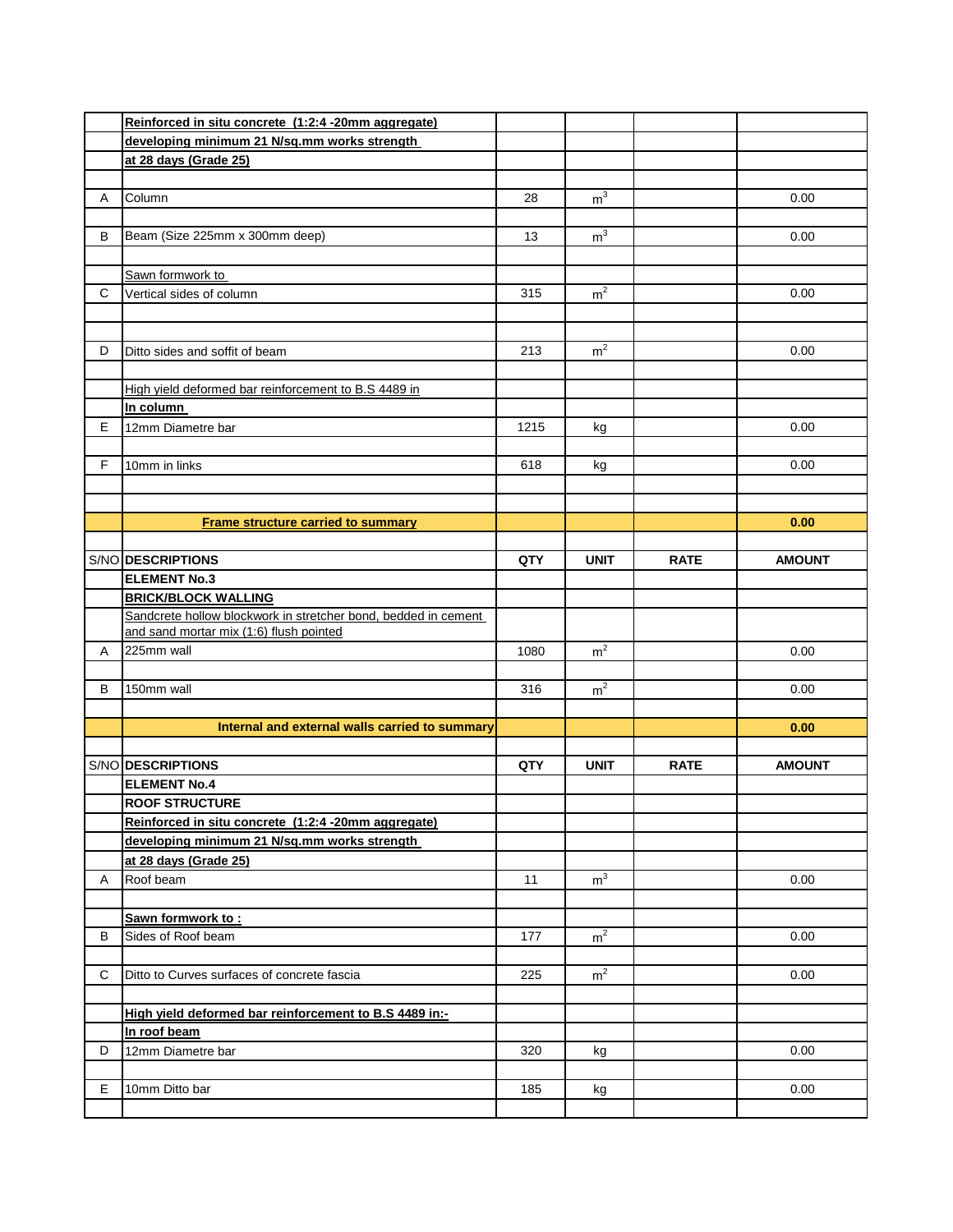|              | In Concrete fascial                                               |      |                |             |               |
|--------------|-------------------------------------------------------------------|------|----------------|-------------|---------------|
| F            | 12mm Diametre bar                                                 | 140  | kg             |             | 0.00          |
|              |                                                                   |      |                |             |               |
|              | <b>Carpentary</b>                                                 |      |                |             |               |
|              | Sawn seasoned and solignum-treated Hardwood in pitched            |      |                |             |               |
|              | roof members                                                      |      |                |             |               |
| G            | Tie beam 50mm x 150mm @ 1200mm centres                            | 1480 | m              |             | 0.00          |
|              |                                                                   |      |                |             |               |
| H.           | Rafters 50mm x 100mm @ 1200mm centres                             | 865  | m              |             | 0.00          |
|              |                                                                   |      |                |             |               |
| $\mathbf{I}$ | Struts /King post 50mm x 150mm                                    | 2550 | m              |             | 0.00          |
|              |                                                                   |      |                |             |               |
| J            | Purlins 50mm x 75mm @ 900mm centres                               | 1420 | m              |             | 0.00          |
|              |                                                                   |      |                |             |               |
|              | <b>Aluminium covering:</b>                                        |      |                |             |               |
| Κ            | 0.55mm guage Long span Aluminium roofing sheets fixed to          | 1650 | m <sup>2</sup> |             | 0.00          |
|              | hooks and bolts including covering, capping and other accessories |      |                |             |               |
|              |                                                                   |      |                |             |               |
|              | <b>Roof Structure carried to summary</b>                          |      |                |             | 0.00          |
|              |                                                                   |      |                |             |               |
|              |                                                                   |      |                |             |               |
|              | S/NO DESCRIPTIONS                                                 | QTY  | <b>UNIT</b>    | <b>RATE</b> | <b>AMOUNT</b> |
|              | <b>ELEMENT No.5</b>                                               |      |                |             |               |
|              | <b>WINDOWS</b>                                                    |      |                |             |               |
|              | Reinforced in situ concrete (1:2:4 -20mm aggregate)               |      |                |             |               |
|              | developing minimum 21 N/sq.mm works strength                      |      |                |             |               |
|              | at 28 days (Grade 25)                                             |      |                |             |               |
| A            | Lintel/sills                                                      | 12   | m <sup>3</sup> |             | 0.00          |
|              |                                                                   |      |                |             |               |
|              | Sawn formwork to:                                                 |      |                |             |               |
| B            | Sides and soffit of lintel                                        | 168  | m <sup>2</sup> |             | 0.00          |
|              |                                                                   |      |                |             |               |
|              | High yield deformed bar reinforcement to B.S 4489 in:-            |      |                |             |               |
|              | In lintel                                                         |      |                |             |               |
| C            | 12mm Diametre bar                                                 | 512  | kg             |             | 0.00          |
| D            | 8mm Ditto bar                                                     | 215  |                |             | 0.00          |
|              |                                                                   |      | kg             |             |               |
|              | <b>Metal Windows</b>                                              |      |                |             |               |
|              | tinted glass with flyscreen; complying to Consultants details.    |      |                |             |               |
|              | Works include building into blockwork and concrete surround with  |      |                |             |               |
|              | cement sand mortar, to be carried out by a Nominated sub-         |      |                |             |               |
|              | contractor                                                        |      |                |             |               |
|              |                                                                   |      |                |             |               |
|              |                                                                   |      |                |             |               |
| Е            | Window size 2700mm x 1500mm high                                  | 13   | Nr             |             | 0.00          |
|              |                                                                   |      |                |             |               |
| F            | Window size 1500mm x 1500mm high                                  | 25   | Nr             |             | 0.00          |
|              |                                                                   |      |                |             |               |
| G            | Window size 1200mm x 1500mm high                                  | 44   | Nr             |             | 0.00          |
|              |                                                                   |      |                |             |               |
| H            | Window size 600mm x 600mm high                                    | 24   | Nr             |             | 0.00          |
|              |                                                                   |      |                |             |               |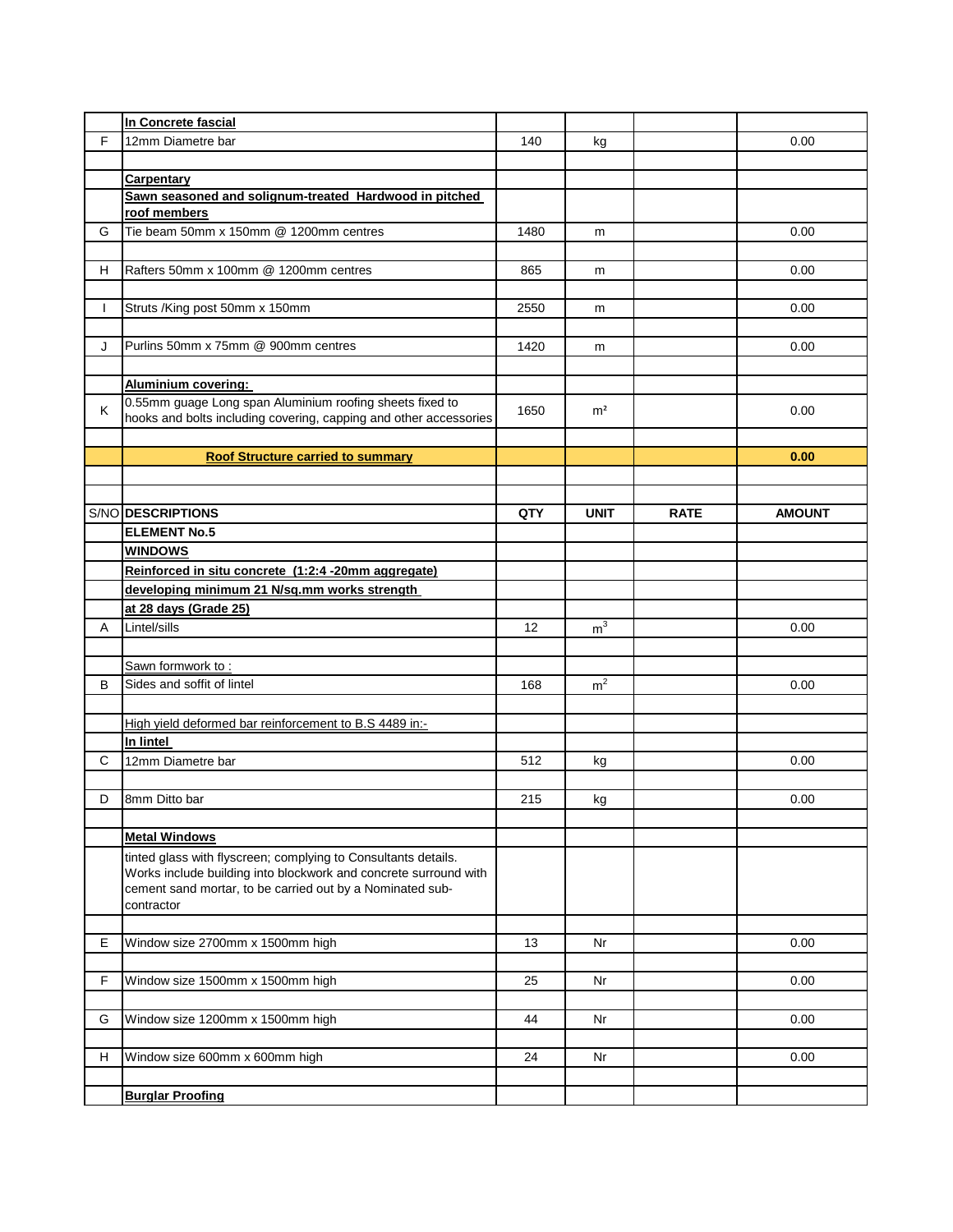|              | Purpose made metal burglar-proofed grille in size 25mm x                                                                             |     |                |             |               |
|--------------|--------------------------------------------------------------------------------------------------------------------------------------|-----|----------------|-------------|---------------|
|              | 25mm hollow square pipe (heavy guage) welded vertically at<br>150mm centres and horizontally at 200mm centres, framed                |     |                |             |               |
|              | complying to Architect's details, built into blockwork and                                                                           |     |                |             |               |
|              | pointed in cement sand mortar, rates to include gloss paint                                                                          |     |                |             |               |
|              |                                                                                                                                      |     |                |             |               |
| $\mathbf{I}$ | Window size 2700mm x 1500mm high                                                                                                     | 13  | Nr             |             | 0.00          |
|              |                                                                                                                                      |     |                |             |               |
| J            | Window size 1500mm x 1500mm high                                                                                                     | 25  | Nr             |             | 0.00          |
|              |                                                                                                                                      |     |                |             |               |
| Κ            | Window size 1200mm x 1500mm high                                                                                                     | 44  | Nr             |             | 0.00          |
|              |                                                                                                                                      |     |                |             |               |
| L            | Window size 600mm x 600mm high                                                                                                       | 24  | Nr             |             | 0.00          |
|              |                                                                                                                                      |     |                |             |               |
|              | <b>Window Carried to summary</b>                                                                                                     |     |                |             | 0.00          |
|              |                                                                                                                                      |     |                |             |               |
|              | S/NO DESCRIPTIONS                                                                                                                    | QTY | <b>UNIT</b>    | <b>RATE</b> | <b>AMOUNT</b> |
|              | <b>ELEMENT No.6</b>                                                                                                                  |     |                |             |               |
|              | <b>DOORS/OPENING</b>                                                                                                                 |     |                |             |               |
|              | Reinforced in situ concrete (1:2:4 -20mm aggregate)                                                                                  |     |                |             |               |
|              | developing minimum 21 N/sq.mm works strength                                                                                         |     |                |             |               |
|              | at 28 days (Grade 25)                                                                                                                |     |                |             |               |
| A            | Lintel                                                                                                                               | 8   | $\mathsf{m}^3$ |             | 0.00          |
|              |                                                                                                                                      |     |                |             |               |
|              | <u>Sawn formwork to :</u>                                                                                                            |     |                |             |               |
| B            | Sides and soffit of lintel                                                                                                           | 76  | m <sup>2</sup> |             | 0.00          |
|              |                                                                                                                                      |     |                |             |               |
|              | High yield deformed bar reinforcement to B.S 4489 in:-                                                                               |     |                |             |               |
|              | In lintel                                                                                                                            |     |                |             |               |
| C            | 12mm Diametre bar                                                                                                                    | 213 | kg             |             | 0.00          |
|              |                                                                                                                                      |     |                |             |               |
| D            | 8mm Ditto bar                                                                                                                        | 98  | kg             |             | 0.00          |
|              | <b>Metal Door</b>                                                                                                                    |     |                |             |               |
|              | Supply and install Standard steel Locally Fabricated Door well                                                                       |     |                |             |               |
|              | finished Surface Complying to Architect Details, works including                                                                     |     |                |             |               |
| Е            | Building into blockwork with cement sand mortar, part fixed with                                                                     | 10  | Nr             |             | 0.00          |
|              | single leaves opening, Overall size 1200mm x 2100mm high,to<br>exceuted by a Nominated sub-contractor.                               |     |                |             |               |
|              |                                                                                                                                      |     |                |             |               |
|              |                                                                                                                                      |     |                |             |               |
|              | Doors                                                                                                                                |     |                |             |               |
|              | flush doors, covered both sides with wrought finished veneer                                                                         |     |                |             |               |
|              | plywood, and lipped on all edges in pre-treated hardwood fixed to                                                                    |     |                |             |               |
| F            | door metal frame, works including Building into blockwork with                                                                       | 35  | Nr             |             | 0.00          |
|              | cement sand mortar, doors single leaves, Overall size 900mm x                                                                        |     |                |             |               |
|              | 2100mm high.                                                                                                                         |     |                |             |               |
|              | Aluminium glazed flush doot complete with frame and lock 45mm                                                                        |     |                |             |               |
|              | thick solid core flush doors, covered both sides with wrought                                                                        |     |                |             |               |
| G            | finished veneer plywood, and lipped on all edges in pre-treated<br>hardwood fixed to door metal frame, works including Building into | 32  | Nr             |             | 0.00          |
|              | blockwork with cement sand mortar, doors single leaves, Overall                                                                      |     |                |             |               |
|              | size 750mm x 2100mm high.                                                                                                            |     |                |             |               |
|              |                                                                                                                                      |     |                |             |               |
|              |                                                                                                                                      |     |                |             |               |
|              | <b>Doors/Openings carried to summary</b>                                                                                             |     |                |             | 0.00          |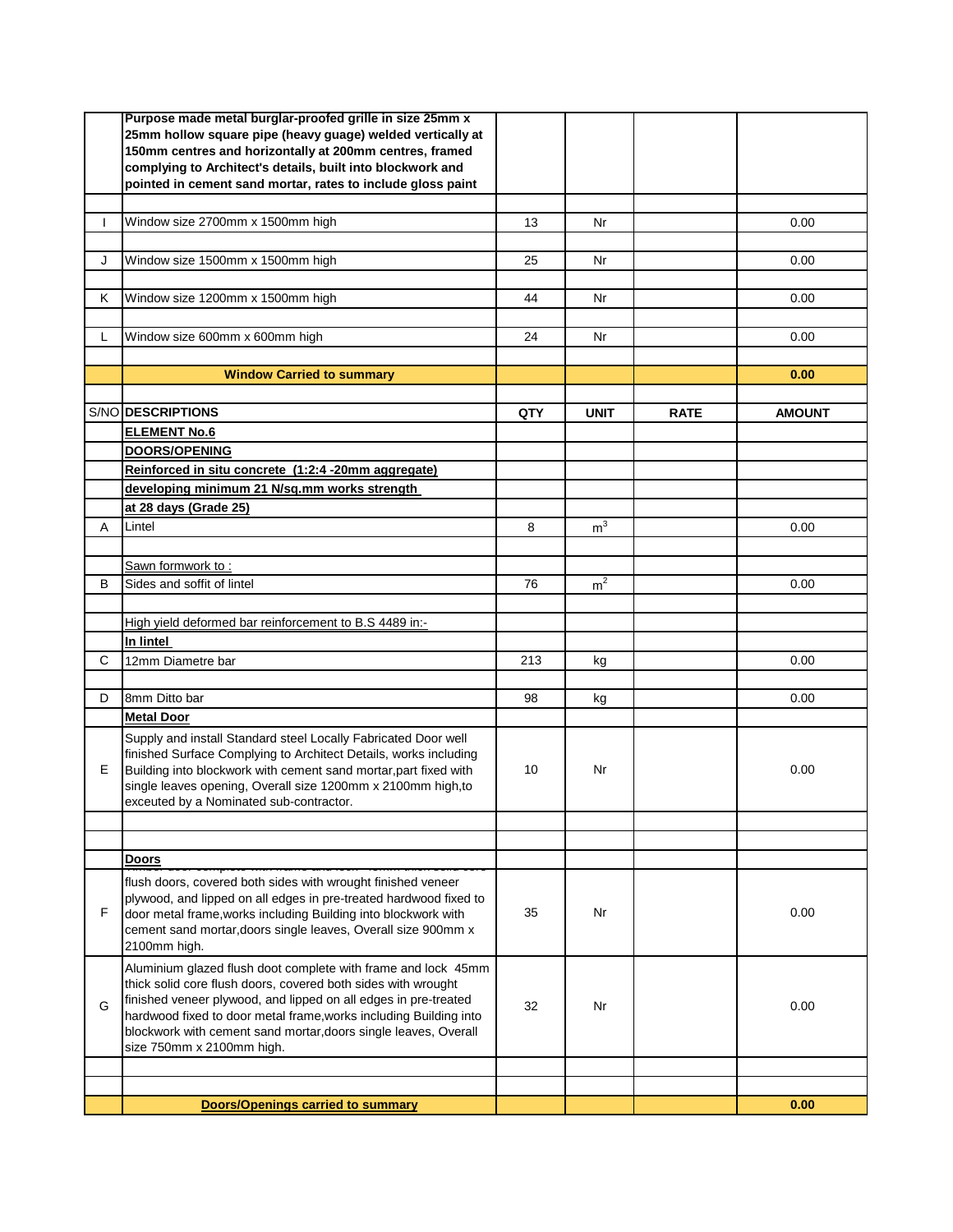| <b>AMOUNT</b><br>0.00 |
|-----------------------|
|                       |
|                       |
|                       |
|                       |
|                       |
|                       |
|                       |
|                       |
|                       |
| 0.00                  |
|                       |
| 0.00                  |
|                       |
|                       |
|                       |
|                       |
| 0.00                  |
|                       |
|                       |
|                       |
| 0.00                  |
|                       |
|                       |
|                       |
|                       |
| 0.00                  |
|                       |
| <b>AMOUNT</b>         |
|                       |
|                       |
|                       |
|                       |
|                       |
|                       |
|                       |
| 0.00                  |
|                       |
|                       |
|                       |
|                       |
|                       |
| 0.00                  |
|                       |
|                       |
| 0.00                  |
|                       |
|                       |
|                       |
| 0.00                  |
|                       |
|                       |
| 0.00                  |
|                       |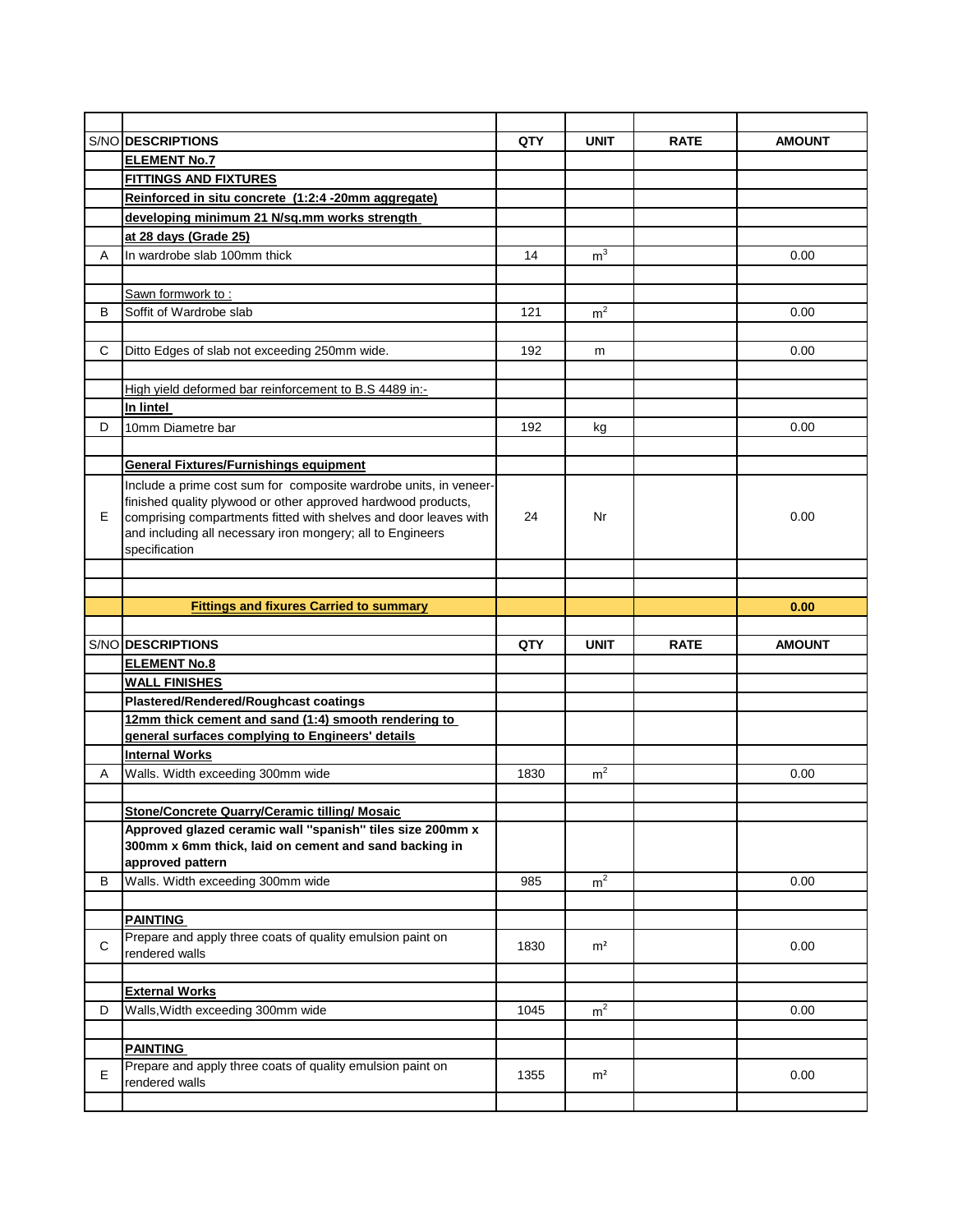|      | <b>Wall finishes carried to summary</b>                                                                            |      |                |             | 0.00          |
|------|--------------------------------------------------------------------------------------------------------------------|------|----------------|-------------|---------------|
|      |                                                                                                                    |      |                |             |               |
|      | S/NO DESCRIPTIONS                                                                                                  | QTY  | <b>UNIT</b>    | <b>RATE</b> | <b>AMOUNT</b> |
|      | <b>ELEMENT No.9</b>                                                                                                |      |                |             |               |
|      | <b>CEILINGS FINISHES</b>                                                                                           |      |                |             |               |
|      | Plastered/Rendered/Roughcast coatings                                                                              |      |                |             |               |
|      | 12mm thick cement and sand (1:4) smooth rendering to                                                               |      |                |             |               |
|      | rendered surfaces complying to Architect's details.                                                                |      |                |             |               |
| Α    | Soffits of floor slab/top of wardrobe slab, width exceeding 300mm                                                  | 460  | m <sup>2</sup> |             | 0.00          |
|      |                                                                                                                    |      |                |             |               |
|      | <b>Carpentry</b>                                                                                                   |      |                |             |               |
|      | Sawn treated hardwood in ceilings                                                                                  |      |                |             |               |
| В    | Noggins 50mm x 50mm (internally)                                                                                   | 1150 | m              |             | 0.00          |
|      |                                                                                                                    |      |                |             |               |
|      | <b>Suspended Ceilings</b>                                                                                          |      |                |             |               |
|      | <b>Gypsum Plaster of paris to ceilings for Admin</b>                                                               |      |                |             |               |
| C    | Ceilings (Internally) first floor with cornices                                                                    | 640  | m <sup>2</sup> |             | 0.00          |
|      |                                                                                                                    |      |                |             |               |
| D    | Ceilings (internal) hardwood on 600x600 fibre cement sheets                                                        | 960  | m <sup>2</sup> |             | 0.00          |
|      |                                                                                                                    |      |                |             |               |
|      | <b>External ceilings</b>                                                                                           |      |                |             |               |
| E    | Chinese Pvc ceilings                                                                                               | 211  | m <sup>2</sup> |             | 0.00          |
|      |                                                                                                                    |      |                |             |               |
|      | <b>Ceiling finishes carried to summary</b>                                                                         |      |                |             | 0.00          |
|      |                                                                                                                    |      |                |             |               |
|      |                                                                                                                    |      |                |             |               |
|      |                                                                                                                    |      |                |             |               |
|      | S/NO DESCRIPTIONS                                                                                                  | QTY  | <b>UNIT</b>    | <b>RATE</b> | <b>AMOUNT</b> |
|      | <b>ELEMENT No.10</b>                                                                                               |      |                |             |               |
|      | <b>FLOOR FINISHES</b>                                                                                              |      |                |             |               |
|      | Sand cement/concrete/Granolithic screeds/flooring                                                                  |      |                |             |               |
|      | 38mm thick cement and sand (1:4) floated bed to general                                                            |      |                |             |               |
|      | surfaces to receive further finishes                                                                               |      |                |             |               |
| A    | Floors, Level not exceeding 15 <sup>0</sup> from horizontal                                                        | 725  | m <sup>2</sup> |             | 0.00          |
|      |                                                                                                                    |      |                |             |               |
|      | <b>Stone/Concrete Quarry/Ceramic tilling/ Mosaic</b>                                                               |      |                |             |               |
|      | Approved glazed ceramic floor tiles size 300mm x 300mm x<br>6mm thick, laid on cement and sand backing in approved |      |                |             |               |
|      | pattern(Rooms/Toilets/Kitchen/entrance Hall)                                                                       |      |                |             |               |
|      |                                                                                                                    |      |                |             |               |
| В    | Floors, Level not exceeding 15 <sup>0</sup> from horizontal                                                        | 426  | m <sup>2</sup> |             | 0.00          |
|      |                                                                                                                    |      |                |             |               |
|      | Approved glazed Vitrified floor tiles size 600mm x 600mm x                                                         |      |                |             |               |
|      | 6mm thick, laid on cement and sand backing in approved                                                             |      |                |             |               |
|      | pattern( Classrooms/Dining/Offices/terrace)                                                                        |      |                |             |               |
| C.   | Floors, Level not exceeding 15 <sup>0</sup> from horizontal                                                        | 825  | m <sup>2</sup> |             | 0.00          |
|      |                                                                                                                    |      |                |             |               |
|      | <b>Floor finishes carried to summary</b>                                                                           |      |                |             | 0.00          |
| S/NO | <b>DESCRIPTIONS</b>                                                                                                | QTY  | <b>UNIT</b>    | <b>RATE</b> | <b>AMOUNT</b> |
|      | <b>SUMMARY</b>                                                                                                     |      |                |             |               |
|      |                                                                                                                    |      |                |             |               |
| Α    | <b>SUBSTRUCTURE</b>                                                                                                |      |                |             | 0.00          |